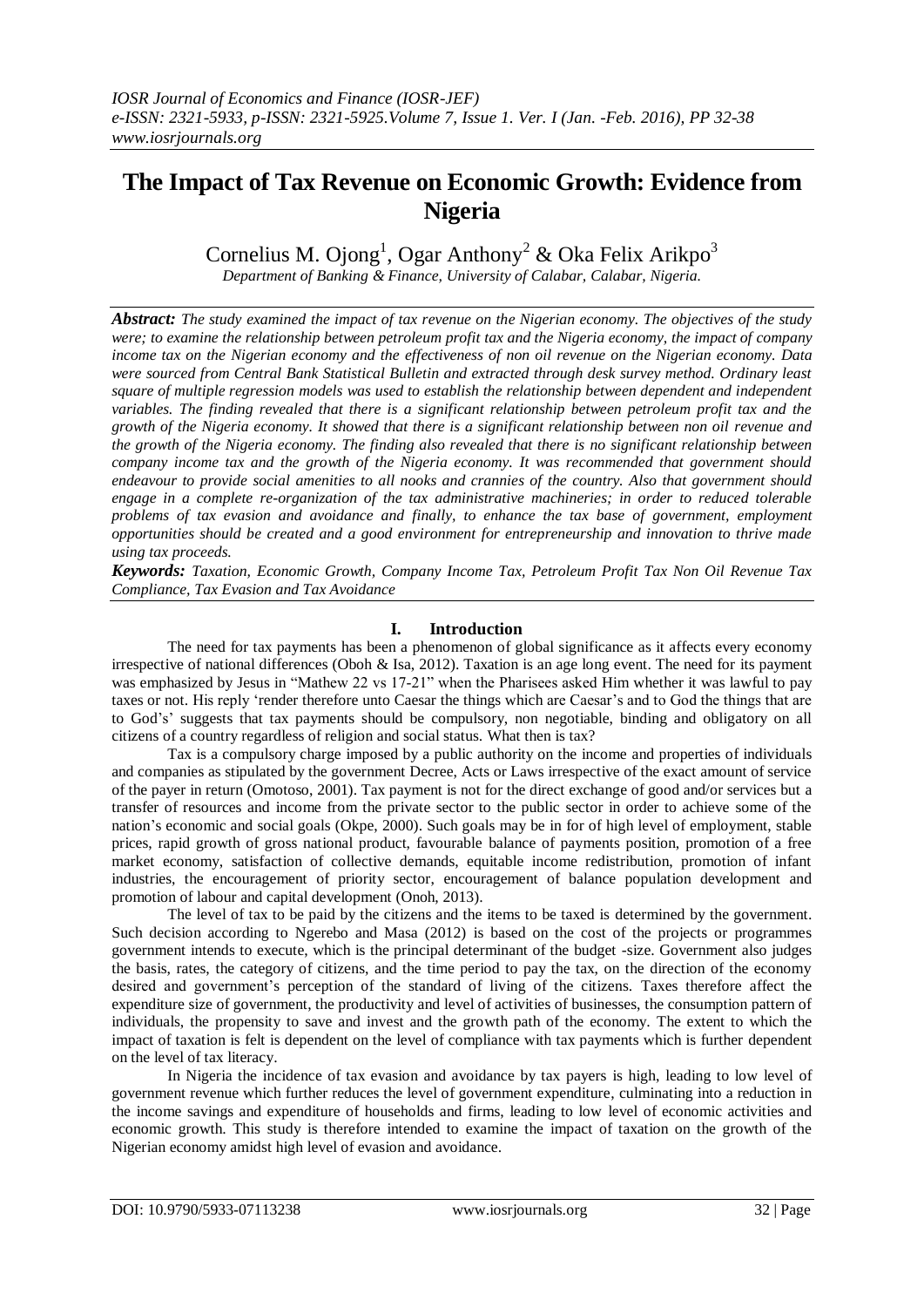# **Objectives of the Study**

The general objective of the study was to examine the effect of taxation on the growth of the Nigerian economy. The specific objectives include:

- (i) To examine the relationship between petroleum profit tax and the Nigerian economy.
- (ii) To examine the Impact of Personal Income tax on the Nigerian economy.
- (iii) To ascertain the effectiveness of company income tax on the Nigerian economy.

# **Research Hypothesis**

In line with the above objectives the following null hypotheses were formulated:

**H01:** There is no significant relationship between petroleum profit tax and gross domestic product.

**H<sub>0</sub>2</sub>:** There is no significant relationship between personal income tax and gross domestic product.

**H**<sup>O3</sup>**:** There is no significant relationship between company income tax and gross domestic product.

In order to achieve the above objectives, this paper is divided into five different sections. Section one is the introduction. It captures key elements relating to taxation and the growth of the Nigerian economy. Section two is on theories underlying taxation and how they relate with economic growth and literature review. Section three covers research methodology. Section four focuses on data presentation, analysis and discussion of findings relating to this study. Section five is on summary, conclusion and recommendations emerging from the study

# **II. Literature Review Theoretical Framework**

# **Theoretical framework**

This study review three theories of taxation: the cost of service theory, the benefit theory and the sociopolitical theories of taxation. According to the cost of service theory, the cost incurred by government in providing certain services to the people must collectively be met by the people who are the ultimate receivers of the service (Jhingan, 2009). This theory believes that tax is similar to price. So if a person does not utilize the service of a state, he should not be charged any tax. Some criticisms have been leveled against this theory. According to Jhingan (2009), the cost of service theory imposes some restrictions on government services. The objective of government is to provide welfare to the poor. If the theory is applied, the state will not undertake welfare activities like medical care, education, social amenities, etc. furthermore, it will be very difficult to compute the cost per head of the various services provided by the state, again, the theory has violated the correct definition and tenets of tax, finally the basis of taxation as propounded by the theory is misleading.

The limitations inherent in the cost of service theory led to the modernization of the theory. This modification gave birth to the benefit received theory of taxation. According to this theory, citizens should be asked to pay taxes in proportion to the benefits they receive from the services rendered by the government. The theory assumes that there is exchange relationship or *quid pro quo* between tax payers and government. The government confers some benefits on tax payers by providing social goods which the tax payers pay a consideration in the form of taxes for using such goods. The inability to measure the benefits received by an individual from the services rendered by the government has rendered this theory inapplicable (Ahuja, 2012).

The socio-political theory of taxation states that social and political objectives should be the major factors in selecting taxes. The theory advocated that a tax system should not be designed to serve individuals, but should be used to cure the ills of society as a whole (Bhartia, 2009). This study is therefore anchored on this theory.

# **The nature and scope of taxation**

Taxation is a compulsory but non-penal levy by the government through its agent on the profits, income, or consumption of its subjects or citizens. It is also viewed as a compulsory and obligatory contribution made by individuals and organization towards defraying the expenditure of government (Dandago and Alabede 2001). Kotler (1975) posits that it is a charge levied by the government on the income or wealth of a person or corporate organization for the common benefit of all. The term does not include specific charges made against a particular person or properties for current or permanent benefits and privileges accruing only to those paying such charges. Similarly, Ogundele (1999) defines taxation as the transfer of real economic resources from private sector to the public sector to finance public sector activities. It may be inferred from the foregoing that taxation is the transfer of financial resources from private economic agents like households and corporate bodies, to the public sector to finance the development of the society.

Going by the definition of taxation, Nzotta (2007) identified four key issues which must be understood for taxation to play its functions in any society. First, a tax is a compulsory contribution made by the citizens to the government and this contribution is for general common use. Secondly, a tax imposes a general obligation on the tax payer. Thirdly, there is a presumption that the contribution to the public revenue made by the tax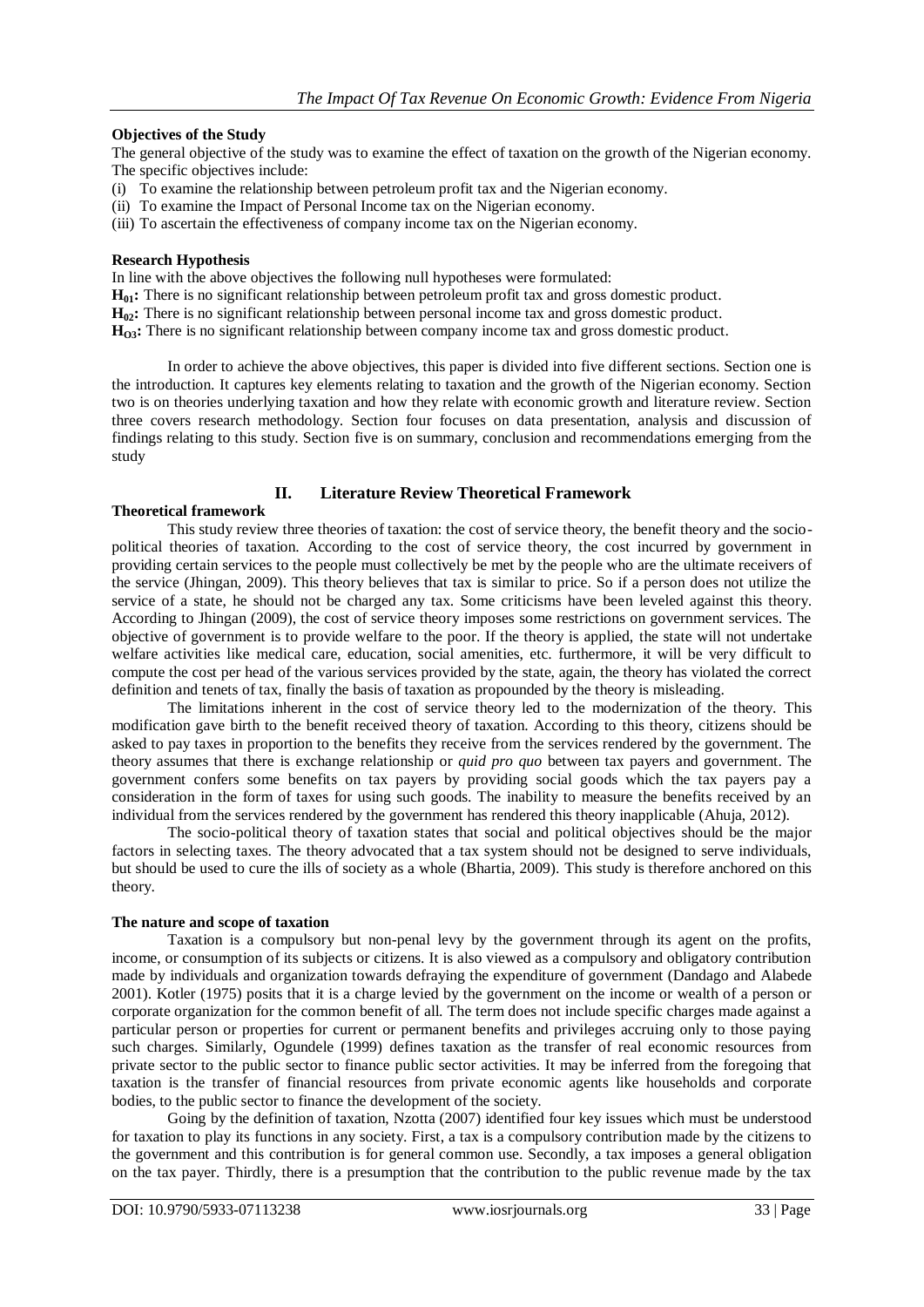payer may not be equivalent to the benefits received. Finally, a tax is not imposed on a citizen by the government because it has rendered specific services to him or his family. Thus, it is evident that a good tax structure plays a multiple role in the process of economic development of any nation which Nigeria is not an exception (Appah, 2010).

# **Objectives of taxation**

The main purpose of tax is to raise revenue to meet government expenditure and to redistribute wealth and management of the economy (Ola, 2001; Jhingan, 2004; Bhartia, 2009). Anyanwu (1993) pointed out that there are three basic objectives of taxation. These are to raise revenue for the government, to regulate the economy and economic activities and to control income and employment. Also, Nzotta (2007) noted that taxes generally have allocation, distributional and stabilization functions. The allocation function of taxes entails the determination of the pattern of production, the goods that should be produced, who produces them, the relationship between the private and public sectors and the point of social balance between the two sectors. The distribution function of taxes relates to the manner in which the effective demand over economic goods is divided, among individuals in the society.

According to Musgrave and Musgrave (2006), the distribution function deals with the distribution of income and wealth to ensure conformity with what society considers a fair or just state of distribution. The stabilization function of taxes seeks to attain high level of employment, a reasonable level of price stability, an appropriate rate of economic growth, with allowances for effects on trade and on the balance of payments. Nwezeaku (2005) argues that the scope of these functions depends, inter alia, on the political and economic orientation of the people, their needs and aspirations as well as their willingness to pay tax. Thus the extents to which a government can perform its functions depend largely on the ability to design tax plans and administration as well as the willingness and patriotism of the governed

Tax is discriminatory in the sense that it is assessed on persons or property based on profits/incomes or gain, the benefit derived by citizens from tax payment is without reference to the contribution of individual tax payers (Nightingale, 2000). In line with this, Ariwodola (2000) posits that it is accurate to say that the primary objective and purpose of taxation in most nations of the world is essentially to generate revenue for government expenditure on social welfare such as provision of defence, law and order, health services and education. Tax revenue can also be expended on capital projects otherwise called consumer expenditure, creating social and economic infrastructure which will improve the social life of the people (Angahar & Alfred, 2012). Other than facilitating the administrative function of government, taxation as the most potential source of revenue to the government of any nation, has played very crucial roles as an instrument of government's economic, social and fiscal policy.

Taxation is used for the purpose of discouraging certain forms of anti-social behaviour in the society. Taxation according to Musgrave and Musgrave (1980) can be extensively used in regulating the consumption pattern resulting in economic stabilization. Anti-social behaviour such as drinking of alcohol, smoking and pool betting can be controlled by imposition of higher taxes on production of such goods.

The resource allocation dimension of taxation policy is its role in promoting investment as a critical measure of ensuring a healthy economy through creation of new wealth. In Nigeria, government sometimes introduces tax incentives and attractive tax exemptions as an instrument to woo and induce local and foreign investors in areas such as manufacturing of goods, export processing, oil and gas and utilities, which are critical and necessary for the economic development and growth of the nation (Angahar & Alfred, 2012).

The use of transfer payments and benefits to those members of the society who are less well-off according to Musgrave and Musgrave (1980) is to promote social equality. Taxation as a mechanism for income and wealth distribution holds that the burden of taxation should be heavier for the rich in the society than for the poor so that taxes collected are used to pay for social services for the less fortunate.

Harmonization according to Lekan and Sunday (2006) is said to be the modern objective of Economic community of West African States (ECOWAS). The idea of a single market in ECOWAS member nations is to provide for the free movement of goods/services, capital and people between member states. The philosophy behind this single market therefore suggests that these tax systems of member states should be harmonized. Generally, according to Ola (2004) taxation is a powerful and potential fiscal stabilizer employed by government of nations to plan development policies. It is a device according to Nightingale (2000) to induce economic development and favourable balance of payments.

# **Empirical studies:**

Several empirical studies have been conducted on the impact of taxes on economic growth. Okafor (2012) investigated the impact of income tax revenue on the economic growth of Nigeria as proxied by the gross domestic product (GDP). The study adopted the ordinary least square (OLS) regression analysis technique to explore the relationship between the GDP (the dependent variable) and a set of federal government income tax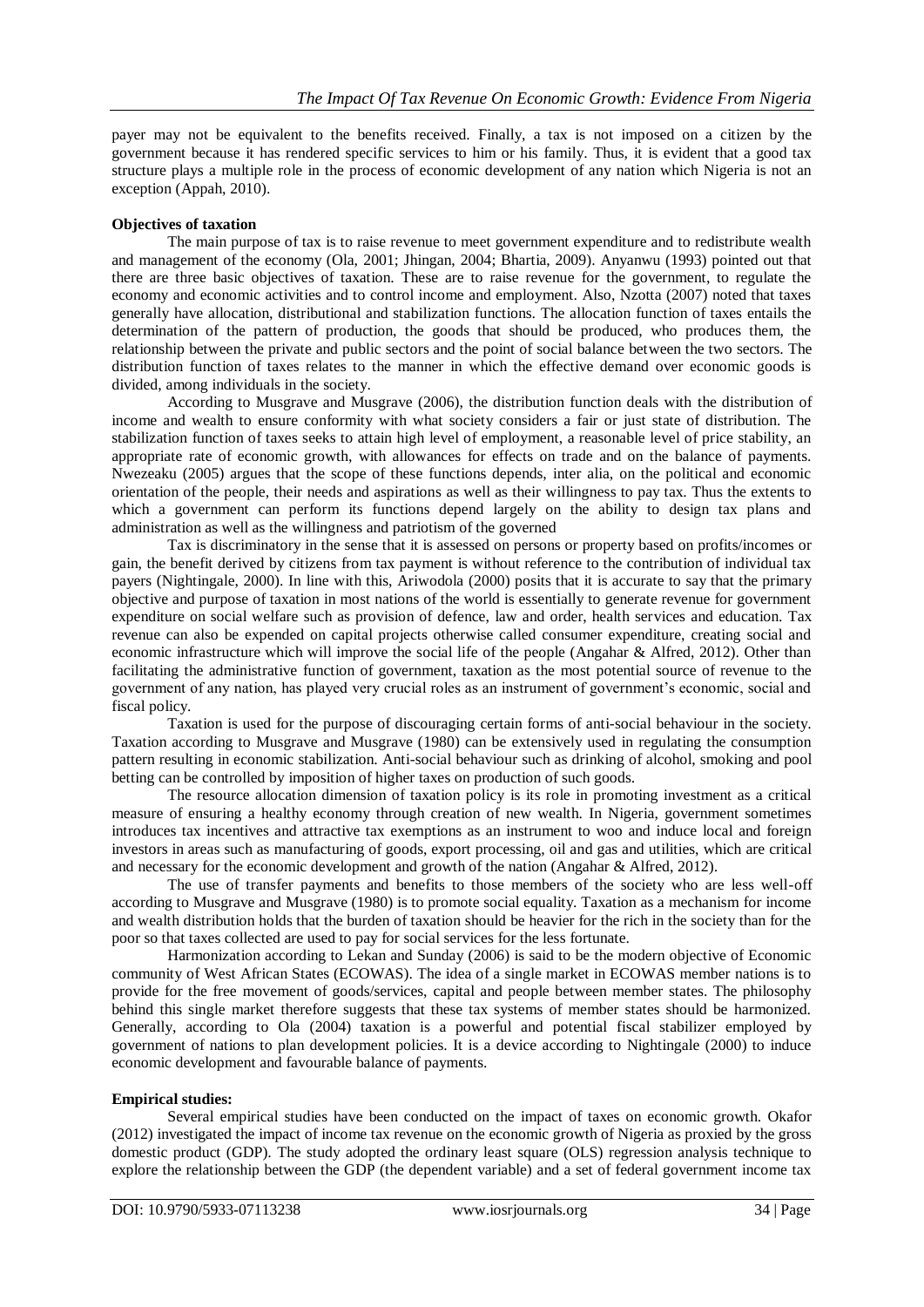revenue heads over the period 1981-2007. The regression result indicated a very positive and significant relationship between the components of tax revenue and the growth of the Nigeria economy.

Adereti, Sanni and Adesina (2011) studied value added tax and economic growth in Nigeria. Time series data on the Gross Domestic Product (GDP), VAT Revenue, Total Tax Revenue and Total (Federal Government) Revenue from 1994 to 2008 sourced from Central Bank of Nigeria (CBN) were analyzed, using both simple regression analysis and descriptive statistical method. Findings showed that the ratio of VAT Revenue to GDP averaged 1.3% compared to 4.5% in Indonesia, though VAT Revenue accounts for as much as 95% significant variations in GDP in Nigeria. A positive and significant correlation exists between VAT Revenue and GDP. Both economic variables fluctuated greatly over the period though VAT Revenue was more stable. No causality exists between the GDP and VAT Revenue, but a lag period of two years exists.

Akwe (2014) analysed the impact of Non-oil Tax Revenue on Economic Growth from 1993 to 2012 in Nigeria. To achieve this research objective, relevant secondary data were used from the 2012 Statistical Bulletin of the Central Bank of Nigeria (CBN). These data were analyzed using the Ordinary Least Squares Regression. The result from the test shows that there exists a positive impact of Non-oil Tax Revenue on economic Growth in Nigeria.

Onaolapo, Aworemi, and Ajala (2013) examined the impact of value added tax on revenue generation in Nigeria. The Secondary Source of data was sought from Central Bank of Nigeria statistical Bulleting (2010), Federal Inland Revenue Service Annual Reports and Chartered Institute of Taxation of Nigeria Journal. Data analysis was performed with the use of stepwise regression analysis. Findings showed that Value Added Tax has statistically significant effect on revenue generation in Nigeria.

Ogbonna and Ebimobowei (2012) investigated the impact of petroleum profit tax on the economic growth of Nigeria. To achieve the objective of this paper, relevant secondary data were collected from the Central Bank of Nigeria (CBN) and the Federal Inland Revenue Service (FIRS) from 1970 to 2010. The secondary data collected from the relevant government agencies in Nigeria were analysed with relevant econometric tests of Breusch-Godfrey Serial Correlation LM, White Heteroskedasticity, Ramsey RESET, Jarque Bera, Johansen Co-integration and Granger Causality. The results show that there exists a long run equilibrium relationship between economic growth and petroleum profit tax. It was also found that petroleum profit tax does granger cause gross domestic product of Nigeria.

# **III. Research Methodology**

# **Research design**

This study adopts the exploratory and ex-post facto design. The exploratory design will be used to gather relevant materials from text books, journal articles and so on while the ex-post facto design was adopted on the basis that it does not provide the study an opportunity to control the variables mainly because they have already occurred and cannot be manipulated.

# **Method and sources of data**

The study predominantly used secondary source of data. These data were time series data collected using the desk survey approach from text books, journals, internet, CBN statistical bulletin and other relevant government publications. The study covers the period from 1986 to 2010.

# **3.4 Techniques of data analysis**

In analyzing the data gathered regressions model was employed to establish the relationship between dependent and independent variables. The study made use of economic approach in estimating the relationship between taxation and economic growth. The Ordinary Least Square (OLS) technique was employed in obtaining the numerical estimates of the co-efficient in different equation. The ordinary least square method was chosen because it possesses some optimal properties. Its computational procedure is fairly simple and it possesses the BLUE property.

# **3.5 Model specification**

The functional relationship between tax revenue and the economic growth of Nigeria is expressed thus:  $GDP = F (PPT, C1T, NOR)$ Obtaining the OLS model from the above expression, we had:  $GDP = a_0 + a_1 PPT + a_2 CIT + a_3 NOR + e_t$ Where: GDP = Gross Domestic Product PPT = Petroleum Profit Tax  $CIT = Company Income Tax$ 

 $NOR = Non oil Revenue$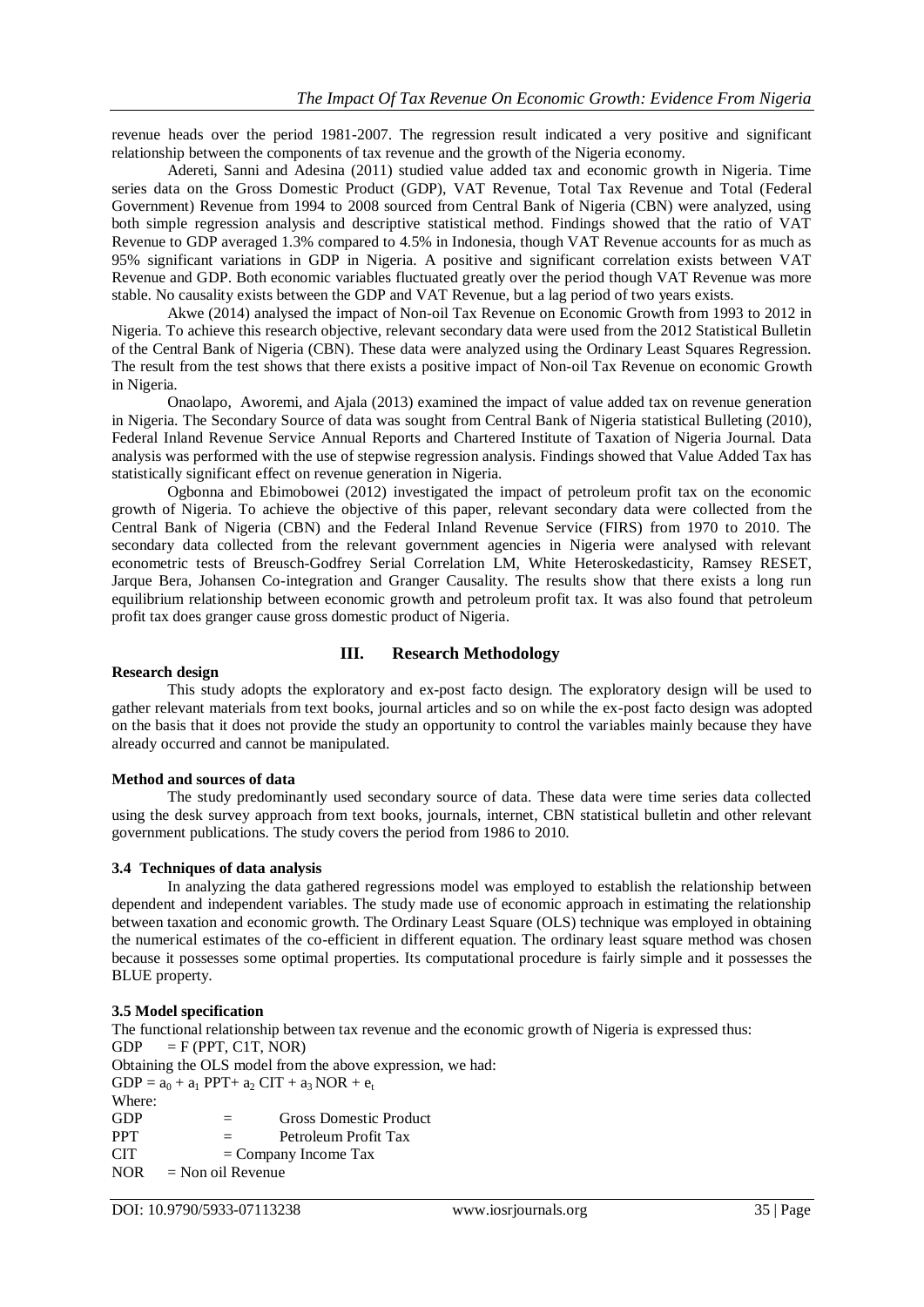$a_1 - a_3$  = Regression Parameters  $e_t$  = Stochastic error

**4.2 Analysis of data**

| IV. | Data Analysis And Discussion Of Findings |  |
|-----|------------------------------------------|--|
|-----|------------------------------------------|--|

| <b>The Industrial of Guita</b> |                                  |          |                                                        |          |        |  |  |  |
|--------------------------------|----------------------------------|----------|--------------------------------------------------------|----------|--------|--|--|--|
|                                |                                  |          | Table 4.2: Regression results Dependent variable: LGDP |          |        |  |  |  |
| <b>Variable</b>                | <b>Coefficient</b>               |          | <b>Std Error</b>                                       | t-Stat   | Prob.  |  |  |  |
| C                              | 2.514769                         |          | 0.742064                                               | 3.388886 | 0.0028 |  |  |  |
| <b>LPPT</b>                    | $-0.043859$                      | 0.132579 | $-0.330792$                                            | 0.7441   |        |  |  |  |
| <b>LNOR</b>                    | 1.007663                         | 0.041708 | 24.16692                                               |          | 0.0000 |  |  |  |
| <b>LCIT</b>                    | 0.083840                         | 0.127865 | 0.655686                                               | 0.5191   |        |  |  |  |
|                                | <b>Source: Computer Software</b> |          |                                                        |          |        |  |  |  |
| $R^2$                          | $= 0.974457$                     |          |                                                        |          |        |  |  |  |
|                                | $R^2$ (adj) = 0.970808           |          |                                                        |          |        |  |  |  |
| SER                            | $= 0.322139$                     |          |                                                        |          |        |  |  |  |
| F- stat                        | $= 267.0448$                     |          |                                                        |          |        |  |  |  |
| DW <sub></sub>                 | $= 1.757822$                     |          |                                                        |          |        |  |  |  |
|                                | Significant at 1% level          |          |                                                        |          |        |  |  |  |

The regression results of effect of taxation on the growth of Nigerian economy (1986-2010). The goodness of fit of the model as indicated by adjusted R-square shows a good fit of the model. An adjusted R-Square value of 0.970808 or 97% indicated that the model fits the data well, the total variation in the observed behaviour of Gross Domestic Product is jointly explained by variation in Petroleum Profit Tax (PPT), Non Oil Revenue (NOR) and Company Income Tax up to 97%. The remaining 3% is accounted for the stochastic error term. To test for the overall significance of the model, the ANOVA of the F-statistics is used. To test for the individual statistical significant of the parameters, the t-statistics of the respective variables were considered. Considering their probability values which were automatically generated during the computation process by the computer software, the constant term is significant at I % level and NOR is significant at 1% level.

The a priori expectations about the signs of the parameter estimates were also considered. Here, NOR and CIT entered the model with a positive sign by interpretation, a one percent increase in NOR and CIT amounted to a 1.00%, and 0.08% increase in the Nigeria economy respestively, ceteris paribus. The variables in the growth equation indicate their economic importance on growth of the Nigerian economy, given the data set. One also tests for auto correlation in the residual of the model. Here the reports DW statistic is used to compare with the table DW values. The decision rules for a non auto correction in the residuals of the model is that the calculated DW value must lie between the du and 4-du since  $k = 4$  variable and  $n = 25$  years then reading up from DW table it is shown that du = 1.77 and 4-du = 2.23, du = 1.04 and 4- du = 2.96. Since the calculated DW (1.757822) lies outside du and 77 and 2.23), one could report that the model is not free from serial correlation of residual. Therefore the estimates should be taken with caution.

### **4.3 Test of hypothesis**

In order to test the already stated hypothesis in chapter one, specify the following decision rule. DECISION RULE The decision rule is to reject the null hypothesis if t-calculated is > tabulated accept the null hypothesis if the t calculated is < t- tabulated.

### **Hypothesis one**

t-calculated for PPT = - 0.330792 t-critical at  $21 = -2.518$ Based on this result (-0.333>-2.51) and our decision rule, the null hypothesis was rejected, we therefore concluded that there is a significant relationship between Petroleum Profit Tax and the growth of the Nigerian economy.

## **Hypothesis two**

t -calculated for  $NOR = 24.16692$ 

t- critical at df  $0.01 = 2.831$ 

Based on this result and our decision rule the alternate hypothesis was upheld and concluded that there is a significant relationship between Non Oil Revenue and the growth of the Nigerian economy.

# **Hypothesis three**

t-calculated for  $CIT = 0.655686$ t-critical at  $21 = 2.518$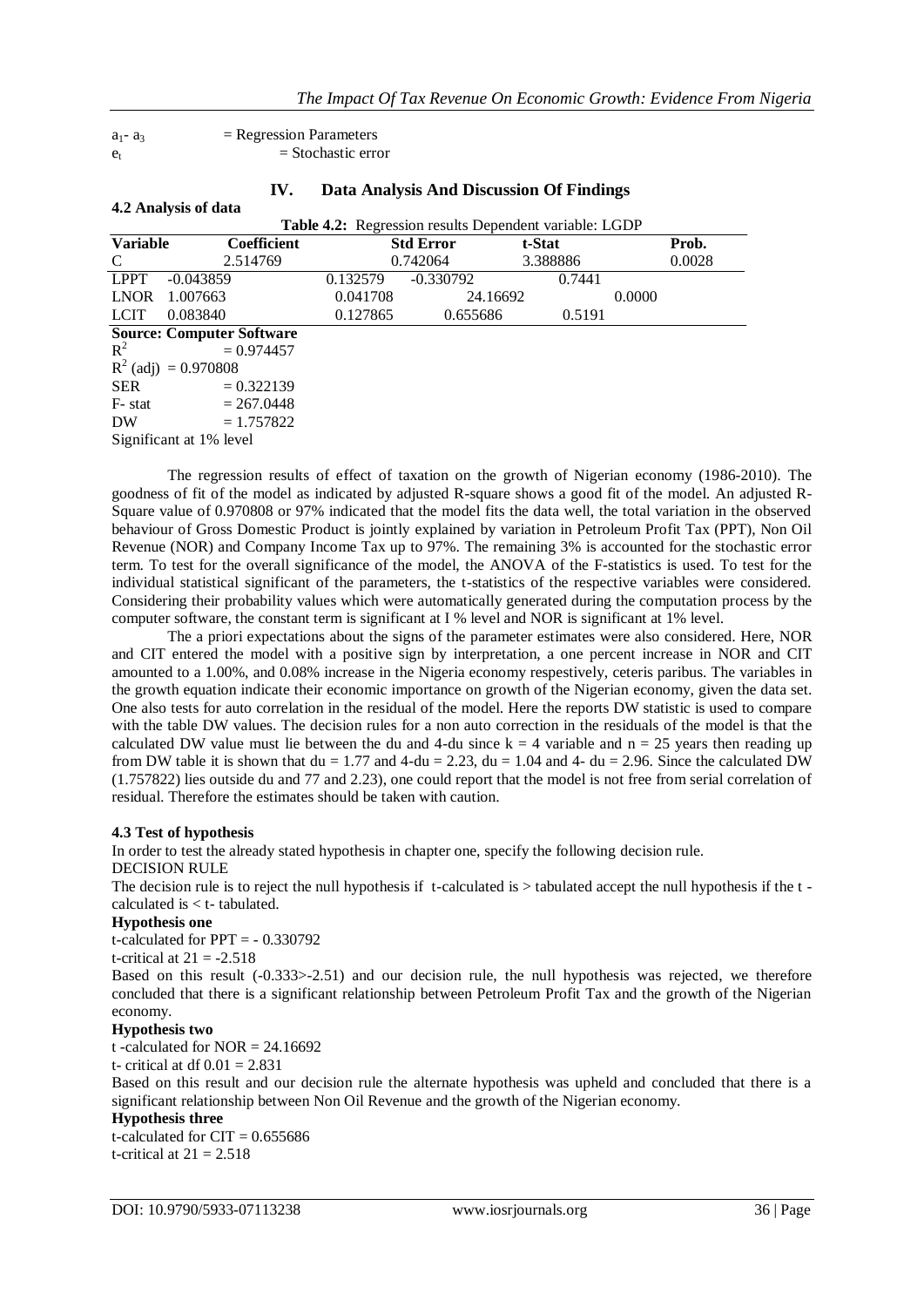Based on these result and our decision rule the null hypothesis is upheld and concluded that there is no significant relationship between Company Income Tax and the growth of the Nigeria economy.

## **4.4 Discussion of the findings**

The study empirically examined the effect of taxation on the growth of the Nigerian economy. It showed the relationship between incorporated variable (PPT NOR, CIT). Non Oil Revenue contributed to the growth of the economy in Nigeria, Company Income Tax had a positive impact on the performance of Nigerian economy. The results refuted that a rise in the Non Oil Revenue leads to an increased in economy growth. The findings of this study are in agreement with the finding of Okafor (2012) who investigated the impact of income tax revenue on the economic growth of Nigeria, adopting the ordinary least square (OLS) regression analysis technique to explore the relationship between GDP (the dependent variable) and a set of federal government income tax revenue heads over the period 1981-2007. The regression result indicated a very positive and significant relationship between the components of tax revenue and the growth of the Nigeria economy. These findings have also been supported by Akwe (2014) who analyzed the impact of Non-oil Tax Revenue on Economic Growth from 1993 to 2012 in Nigeria. The study used the Ordinary Least Squares Regression technique to analyzed the data collected for the study. The result from the test shows that there exists a positive impact of Non-oil Tax Revenue on economic Growth in Nigeria.

# **V. Summary Of Finding, Conclusion And Recommendations**

# **5.1 Summary of findings and conclusion**

Major findings of this study revealed that there is a significant relationship between Petroleum Profit Tax and the growth of the Nigerian economy; there is a significant relationship between Non Oil Revenue and Gross Domestic Product and there is no significant relationship between Company Income Tax and Gross Domestic Profit.

Apparently, the place of taxation in a nation building has been described as irreplaceable. According to economic analysis, taxation remains a strong socio-political and economic tool for economic growth and national prosperity. Although the issue of tax leakages is of global concern the Nigerian situation seems inimitable when viewed against the scale of corrupt practices prevalent in Nigeria. As pointed out by Reynolds (1963), since tax is a principal source of government revenue, if persons are able to escape by legal or illegal means, the theoretical equity of the tax to a large extent is lost, and so, tax evasion and avoidance to a large extent depress the effectiveness of the government in enhancing economic growth and development. (Sanin, 2005 and Nzotta, 2007).

Also, the provision of basic infrastructure is quite necessary for development and growth of any society, and it is only by a good and an efficient tax system can a nation achieve its social responsibility. However, the poor state of the present economic growth rate in Nigeria is pointing to the direction of tax leakages in the form of avoidance and tax evasion (Kiable and Nwokah, 2009) which the government could minimize if proper tax reform strategies are established. In addition, this study reveals that the most fundamental challenges with respect to tax leakages is expedited by the lack of good governance on the part of the government which highly discourages the populace from complying willingly with their tax obligations.

## **5.3 Recommendations**

The following policy recommendations were proffered from the findings of this study.

- (i) Government should endeavour to provide social amenities to all nooks and crannies of the country as this will boost the level of tax compliance in Nigeria.
- (ii) To enhance the tax base of government, employment opportunities should be created and a good environment for entrepreneurship and innovation to thrive made using tax proceeds.
- (iii) Also the government should engage in a complete re-organization of the tax administrative machineries in order reduce tolerable problems of tax evasion and avoidance.
- (iv) Finally, the culture of good governance should be embraced by the government so as to secure the loyalty of the populace to good tax culture.

# **References**

- [1]. Adereti, S. A., Adesina, J. A. and Sanni, M. R. (2011). Value added tax and economic growth of Nigeria. *European Journal of Humanities and Social Sciences, 10(1)*: 455-471
- [2]. Ahuja, H. L. (2012). *Modern economics analytical study of microeconomics, macroeconomics, money and banking, public finance, international economics and economics of growth and development (17th ed.)*. New Delhi: S. Chand & Company PVT. Ltd.
- [3]. Akwe, J. A. (2014). Impact of non-oil tax revenue on economic growth: The Nigerian perspective. International Journal of Finance and Accounting, 3(5): 303-309. DOI: 10.5923/j.ijfa20140305.04
- [4]. Angahar, P. A. and Alfred, S. I. (2012). Personal income tax administration in Nigeria: challenges and prospects for increased revenue generation from self employed persons in the society. *Global Business and Economics Research Journal*, 1(1): 1-11.
- [5]. Anyanwu, J.C. (1993). *Monetary Economics: Theory, Policy and Institutions.* Hybrid Publishers, Onitsha.